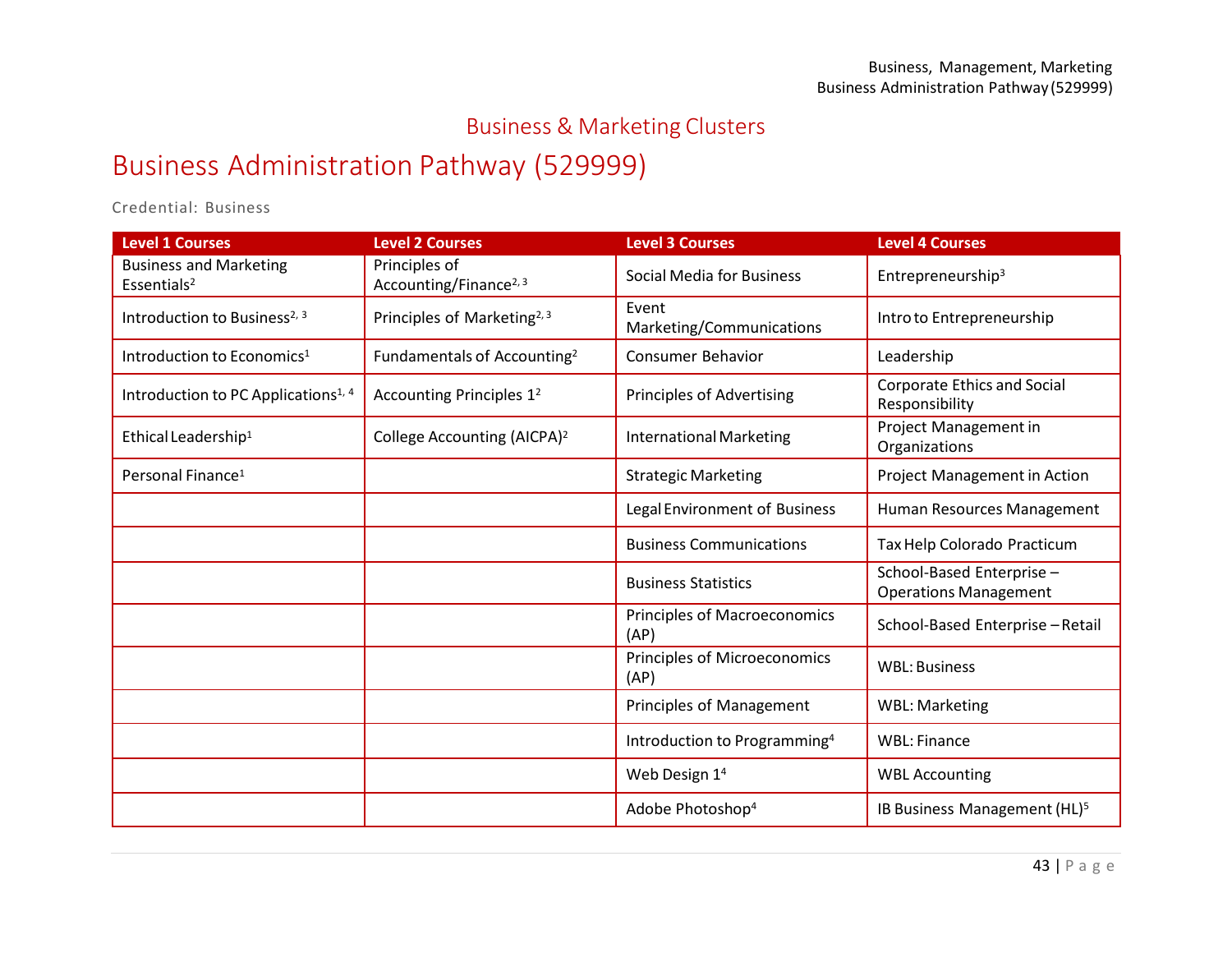| <b>Level 1 Courses</b> | <b>Level 2 Courses</b> | <b>Level 3 Courses</b>                      | <b>Level 4 Courses</b> |
|------------------------|------------------------|---------------------------------------------|------------------------|
|                        |                        | Adobe InDesign <sup>4</sup>                 |                        |
|                        |                        | Graphic Design <sup>4</sup>                 |                        |
|                        |                        | AP Computer Science Principles <sup>4</sup> |                        |
|                        |                        | Advanced PC Applications <sup>4</sup>       |                        |
|                        |                        | <b>Principles of Finance</b>                |                        |
|                        |                        | Introduction to Finance                     |                        |
|                        |                        | <b>Managerial Finance</b>                   |                        |
|                        |                        | <b>Accounting Principles 2</b>              |                        |
|                        |                        | Tax Help Colorado                           |                        |
|                        |                        | IB Business Management (SL) <sup>5</sup>    |                        |

- 1 Discretionary Level 1 course; all programs must start with a Level 1 Business Course (Intro to Business or Business and Marketing Essentials); *Discretionary courses are optional.*
- *2 These fundamental classes can be taught in a semester or over a year (A/B)*
- *3 These classes are part of the Business Core*
- 4 A maximum of three (3) IT or Media focused courses can be applied to the Business Administration Pathway
- *5 IB courses are year-long*

## Industry credentials available in this pathway

Visit the Career Development Incentives Program Approved Programs List for available credentials